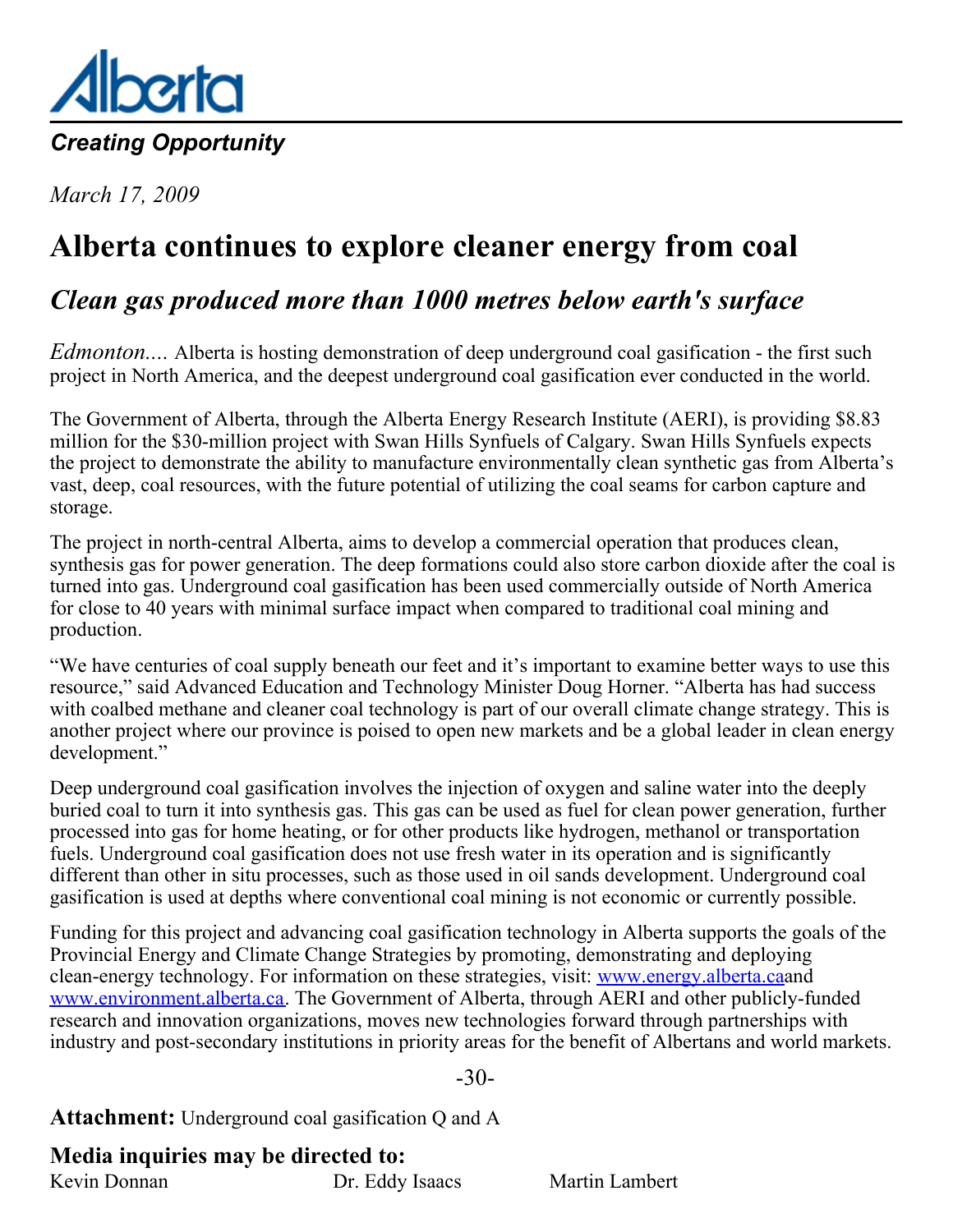Communications Alberta Advanced Education and Alberta Energy Research Swan Hills Synfuels LP Technology 780-427-0405 To call toll free within Alberta dial 310-0000. Executive Director Institute 403-297-5219 Chief Executive Officer 403-294-6479